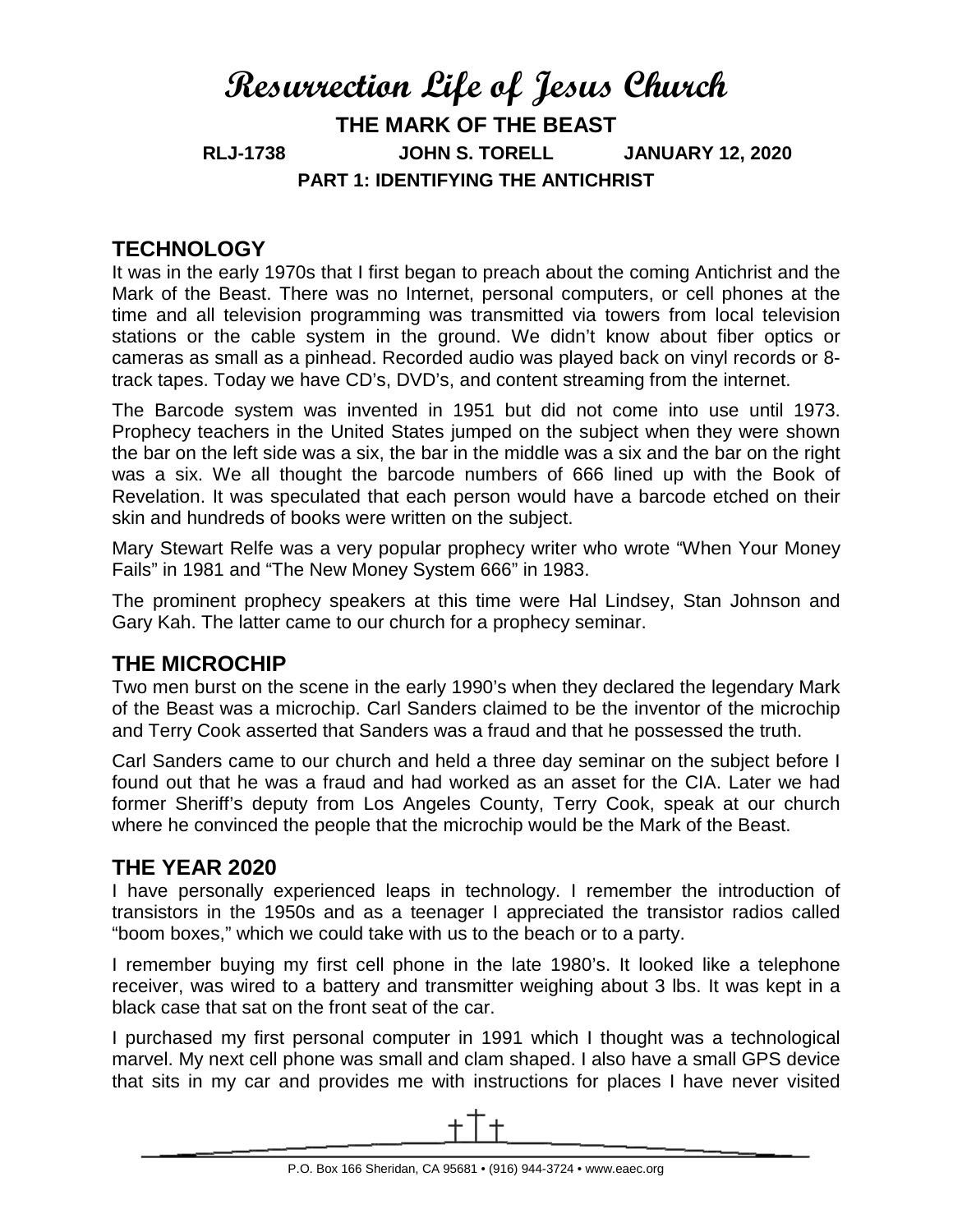before. I have not progressed beyond this technology, but today there are smartphones, wrist watches that pair with your cell phone, digital tablets, self-driving cars, robotics, 3D printing, artificial intelligence, nanotechnology, etc.

Most people today do their banking online, receive their salaries through direct deposit, and use debit cards to get cash from ATM machines.

Because of the attacks on September 11, 2001, the federal government created the Department of Homeland Security which demands that all bank transactions, car sales, house sales, etc., be reported and no bank accounts can be opened unless a person has identification that can be verified by Homeland Security.

It is no longer possible to walk into a car dealership and buy a car with cash. The process has become convoluted. A long form has to be filled out and checked against the Homeland Security database. It is possible to have the necessary cash on hand and be denied because you are deemed to be a domestic terrorist.

If the government considers you a domestic terrorist or mentally unstable, they can assign you to a "No Fly List," effectively denying you the right to use an airline for travel within the United States.

If you try to deposit or withdraw cash over \$500, a special form must be filled out by the bank teller before the transaction can take place. If you try to withdraw more than \$5,000 from a savings account, there is now a mandatory 24 hour wait before you can pick up the cash.

Life in the 1960's was easy as most people were not questioned for their use of cash and there were no banking restrictions. It was possible to walk into a dealership, put cash on the table, fill out a DMV registration form, and drive away with a new car. Those days are over and we now live in a controlled society that seems bent on more and more restrictions each year. We are getting conditioned for the Mark of the Beast.

# **UNDERSTANDING THE END TIMES**

We are told that there will be an Antichrist that will set up a worldwide rule before Jesus returns and sets up the thousand year kingdom. This is predicted in different parts of the Bible, so let's examine the passages in order to get a complete picture.

- 1. Daniel received the first revelation from God on this subject. He was born in 623 B.C. and died in 538 B.C., putting the age of his writing to some 2,600 years ago. Daniel was given a prophecy about a king toward the end of time who will be Jewish but reject the God of the Old Testament. He will also be a practicing homosexual. God did not provide Daniel with a timeline when this would happen. **Daniel 11:36-39**
- 2. Daniel was also given a prophecy about the temple in Jerusalem which did not exist at that time because it had been destroyed by the Babylonians. He was also given a prophecy about the coming Messiah (Jesus). **Daniel 9:26**
- 3. This future king will make a covenant with nations for one week. The problem is that we don't know the timescale. **verse 27**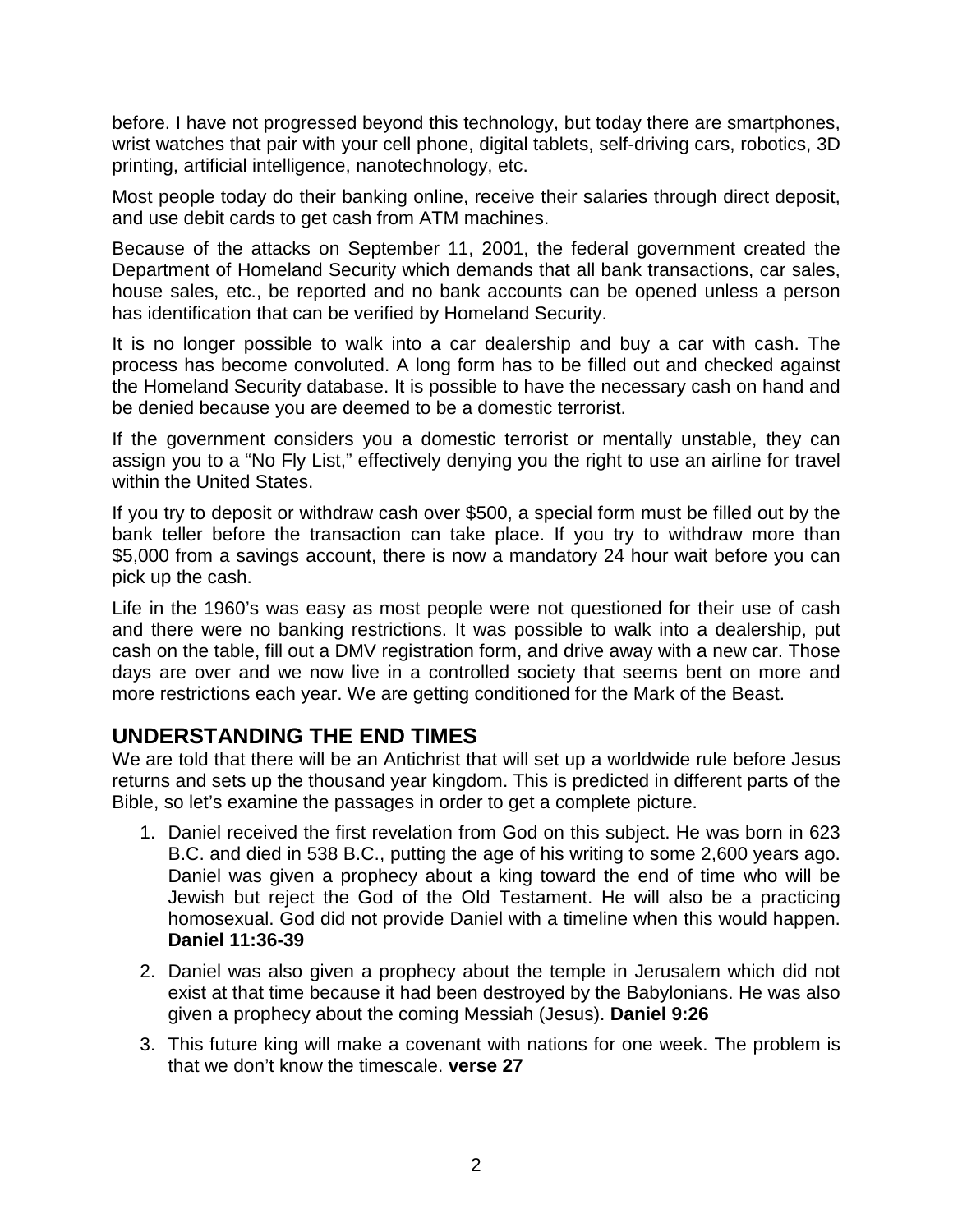- a. We have a way of measuring time on earth and God has a completely different way of measuring time in heaven. Another example of God's timescale is found in Peter's revelation that a day is with the Lord is as a thousand years and a thousand years as one day. **2 Peter 3:8**
	- i. We can deduce God's eternity time by dividing 1,000 years by 24 hours:
		- 1. One hour with God is 41.67 years for man.
		- 2. One minute with God is 8 months and 8 days for man.
		- 3. One second with God is 3 days and 22 hours for man.
- 4. Jesus refers to the Antichrist as the Abomination of Desolation, stating that this man will stand in the temple at Jerusalem. **Matthew 24:15-17**
	- a. The temple was still standing when Jesus spoke these words.
- 5. Jesus also predicted that the temple in Jerusalem would be destroyed. King Solomon built the first temple. It was rebuilt by Nehemiah after the Israelites returned from the captivity in Babylon and was later enlarged by King Herod. People at that time referred to it as Herod's temple. **Matthew 24:1-2**
- 6. Jesus also revealed that the conditions of the end times under the Antichrist would be the same as it was before the Noah's flood. **Matthew 24:37-39**
	- a. There was great wickedness before the flood.
	- b. Fallen angels produced a hybrid race with human women for which there was no redemption.
	- c. The fallen angels corrupted the human race through gene splicing and cloning and did the same to the animals and vegetation. **Genesis 6:1-13**
- 7. The apostle Paul was given more revelations about the end times in the second epistle to the Thessalonians. Herod's temple in Jerusalem was still intact and would not be destroyed until 70 A.D.
	- a. Paul told us that before Jesus returns a second time, an evil man will come upon the world stage, which he called the Man of Sin. Paul was given the same revelation as Daniel. The Man of Sin will oppose the God of the Old Testament; he will enter into the temple in Jerusalem and declare his godhood. **2 Thessalonians 2:1-7**
	- b. The Man of Sin will receive power from Satan and have the ability to perform signs and wonders. **verses 8-9**
	- c. God will send strong delusion upon the people of the world so that they believe the lies spoken by the Man of Sin. This is part of God's judgment since they won't hear truth. The Lord will turn them over to lies so that they can be judged and perish. **verses 10-12**
- 8. The apostle John wrote that anyone who rejects Jesus as the Messiah is possessed by the spirit of Antichrist. It does not bode well for any Jew who